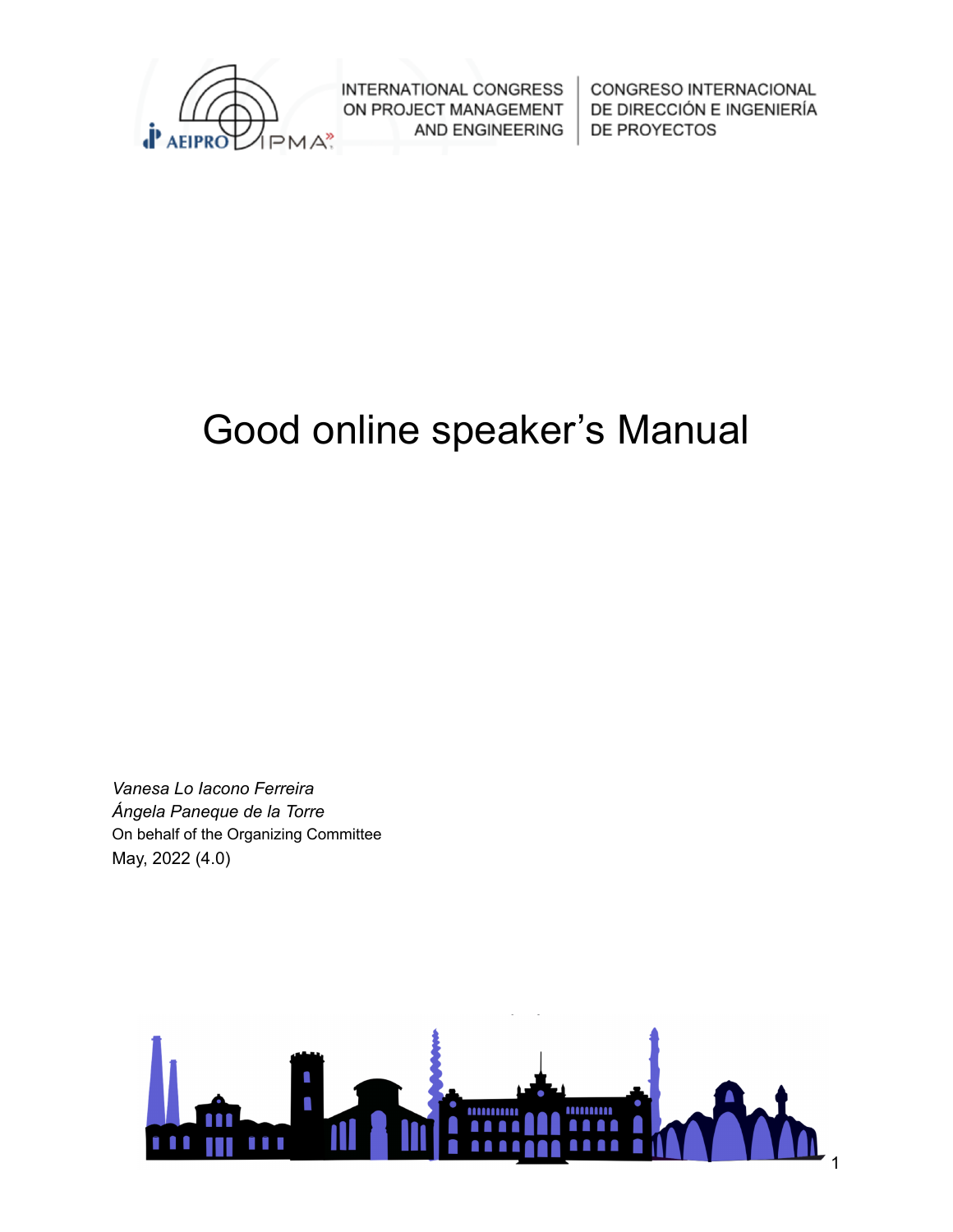

CONGRESO INTERNACIONAL DE DIRECCIÓN E INGENIERÍA DE PROYECTOS

# Good online speaker's manual

This manual has been prepared to guide the virtual speaker in the development of his/her presentation.

Please read the entire manual carefully and feel free to ask if you have any concerns.

#### TABLE OF CONTENT

- 1. Who should record the [presentation?](#page-2-0)
- 2. What is the delivery [deadline](#page-2-1) for my video?
- 3. How do I prepare my [presentation?](#page-2-2)
- 4. How [should](#page-3-0) the video be?
- 5. How do I make the [recording?](#page-4-0)
- 6. How do I send my [files?](#page-5-0)
	- 6.1 [Prepare](#page-5-1) the files **[Authorization](#page-5-2)** [Video](#page-5-3) 6.2 [Send](#page-6-0) the file
- 7. Now, [what?](#page-7-0)

**[Checklist](#page-8-0)** 

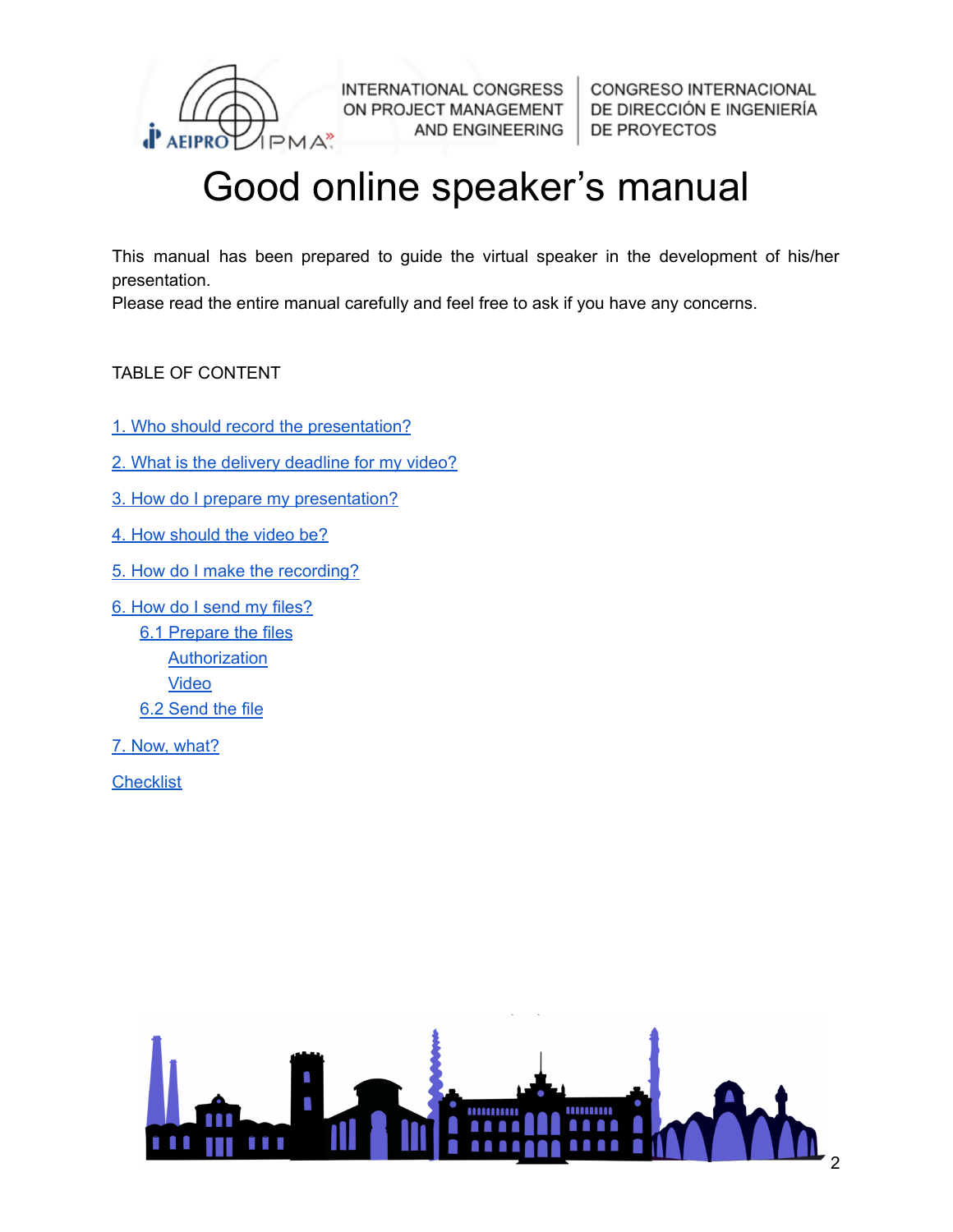

CONGRESO INTERNACIONAL DE DIRECCIÓN E INGENIERÍA **DE PROYECTOS** 

## <span id="page-2-0"></span>1. Who should record the presentation?

The recording of the communication corresponds to the presentation of the communication in the congress. Therefore, this has to be recorded by the author of the paper or the alternate author of the paper, as recorded in the Paper Review System.

The presenter of the communication must be appropriately registered to the congress, otherwise, the communication will be considered not presented.

**The recording of the presentation is mandatory for all the communications that will be presented online.**

## <span id="page-2-1"></span>2. What is the delivery deadline for my video?

<span id="page-2-2"></span>The sending of videos and their authorizations should be done before **June 17, 2022**.

### 3. How do I prepare my presentation?

As in the face-to-face sessions, the delegates bring a presentation in PowerPoint or PDF format as a complement to their presentation when presenting orally. If you are presenting a poster, you take your poster with you. In this case, you should prepare it in advance. For its preparation, you must take into account the following premises:

- The template provided must be used. You can access the template in the Authors section of the [congress](https://congresos.aeipro.com/authors) website.
- The template includes general instructions for the presentation. Please read carefully and follow the instructions, please.

IMPORTANT: Perform a simple recording test before finishing it (see How do I record?). Please note that your video should appear in the lower right corner. Check that this image does not overlap the text of your presentation.

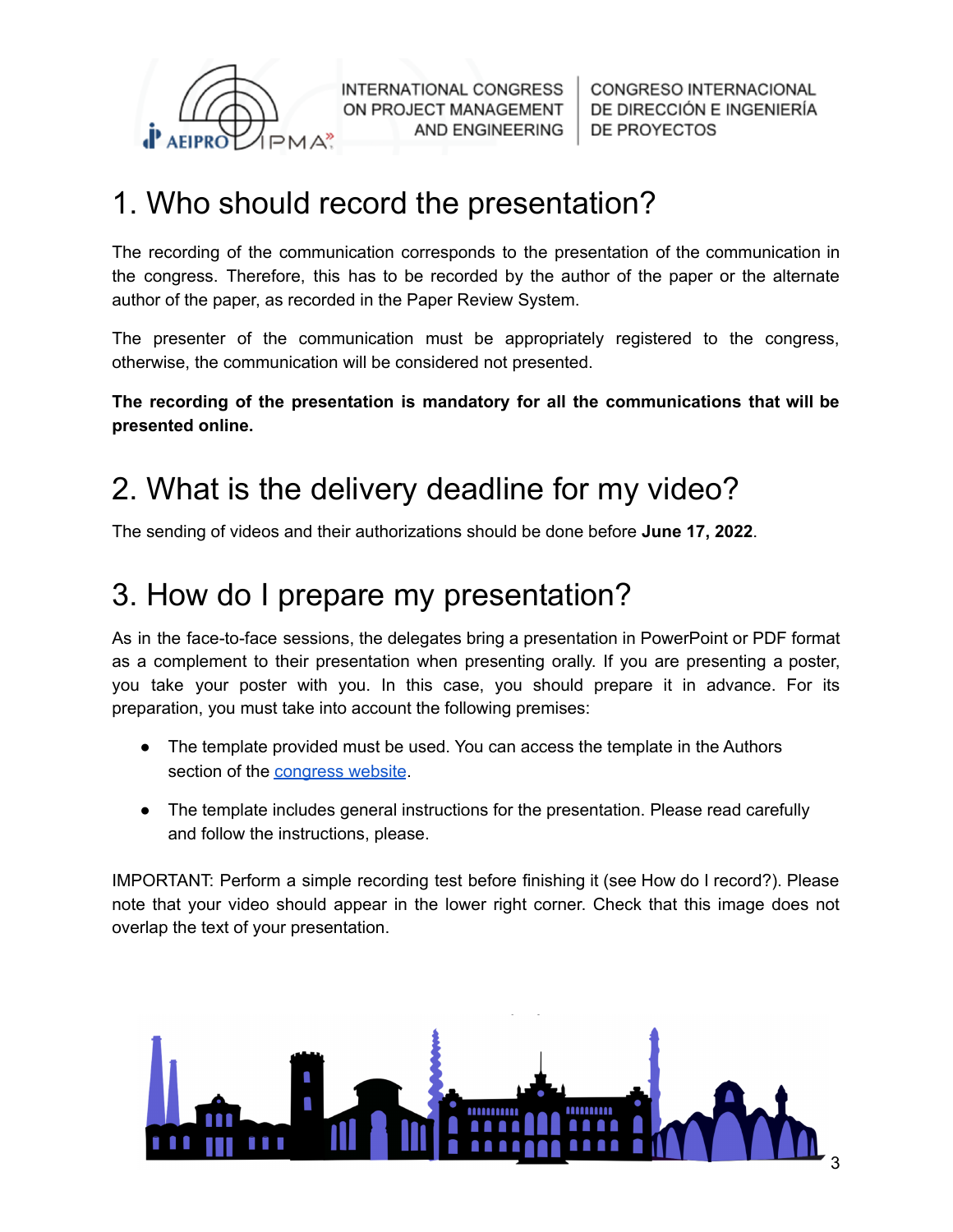

CONGRESO INTERNACIONAL DE DIRECCIÓN E INGENIERÍA **DE PROYECTOS** 

### <span id="page-3-0"></span>4. How should the video be?

The video should see the presentation in full screen.

In the lower right corner, the video of the speaker should appear superimposed. To ensure the adequate quality of the speaker's video, the following indications should be followed:

- The speaker should receive natural or artificial light indirectly and if possible without supersaturation. Avoid strong lights behind (windows, lights, etc.) Better use natural or artificial lighting even throughout the room.
- Avoid wearing striped clothing as it distorts the image and, as far as possible, use a background for the recording that is in light and uniform colors, without elements that distract attention (pictures, furniture, etc.).



- Audio: Record your voice in a closed room and make sure that the room does not create echo (carry out a previous test to verify).
- During your presentation, look at the camera. It is important that the height of the camera lens is aligned with the height of the eyes.
- Center the image, so that there is not much distance from the top of the head (air). At the bottom, you should see at least your shoulders.

**Using the congress template is mandatory.** You can find the template in the 'Authors' section of the congress website.

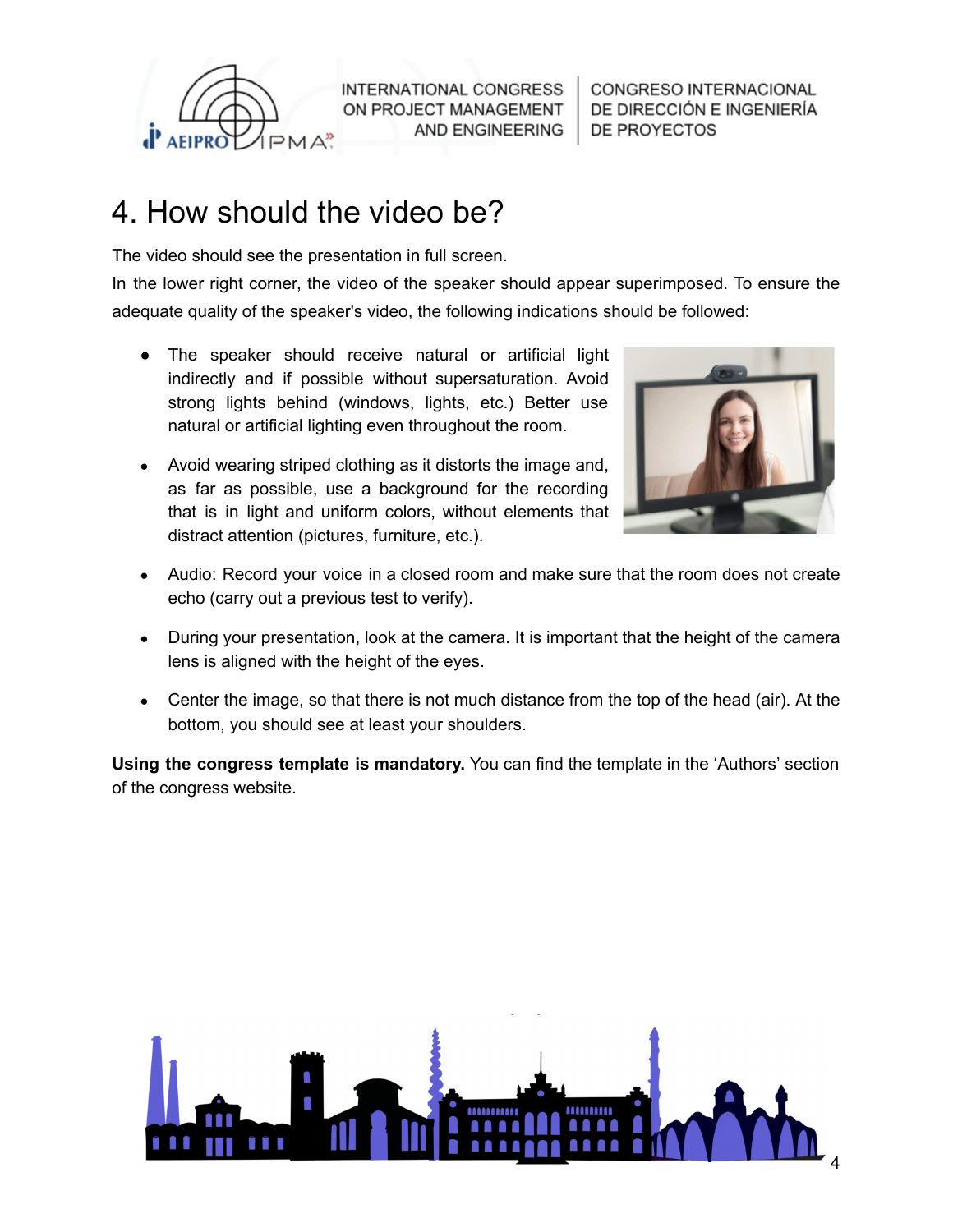

CONGRESO INTERNACIONAL DE DIRECCIÓN E INGENIERÍA **DE PROYECTOS** 

## <span id="page-4-0"></span>5. How do I make the recording?

Recording can be done with any software for screencast or similar. Any program can be used as long as the generated file is in **mp4 format**. The video cannot have watermarks. Here are some suggestions.

#### **Microsoft PowerPoint ® 2019**

The well-known presentation application allows both voice and video recording of the speaker in its PC version. This video tutorial may be helpful:

En español: <https://youtu.be/1exQ4IcK6TA>

In English: <https://youtu.be/03NRbHpm-JE>

The recording is not available in all PowerPoint versions for Windows and iOS. Check yours.

#### **Active presenter ®**

It is a simple free screencast recording software that allows recording the computer screen along with the voice and image of the user. In addition, video editing is intuitive. <https://atomisystems.com/>

#### **Camtasia ® de Techsmith**

It is a powerful screencast recording software that allows recording the computer screen along with the voice and image of the user. In addition, video editing is intuitive, making it possible to cut and adjust times once the master recording has been generated. It is a licensed application but it has a free trial.

<http://www.techsmith.com/camtasia.html>

Available for Windows and iOS.

Tutorial: <https://www.techsmith.com/tutorial-camtasia.html> NOTE: Depending on the version, it could use a watermark

#### **Screencast-o-matic ®**

Similar to Camtasia®, this application allows you to record the image that is played on the screen along with the voice. Is free. Available for Chromebook, iOS, and Windows. You can download the software from here:

<https://screencast-o-matic.com/screen-recorder>

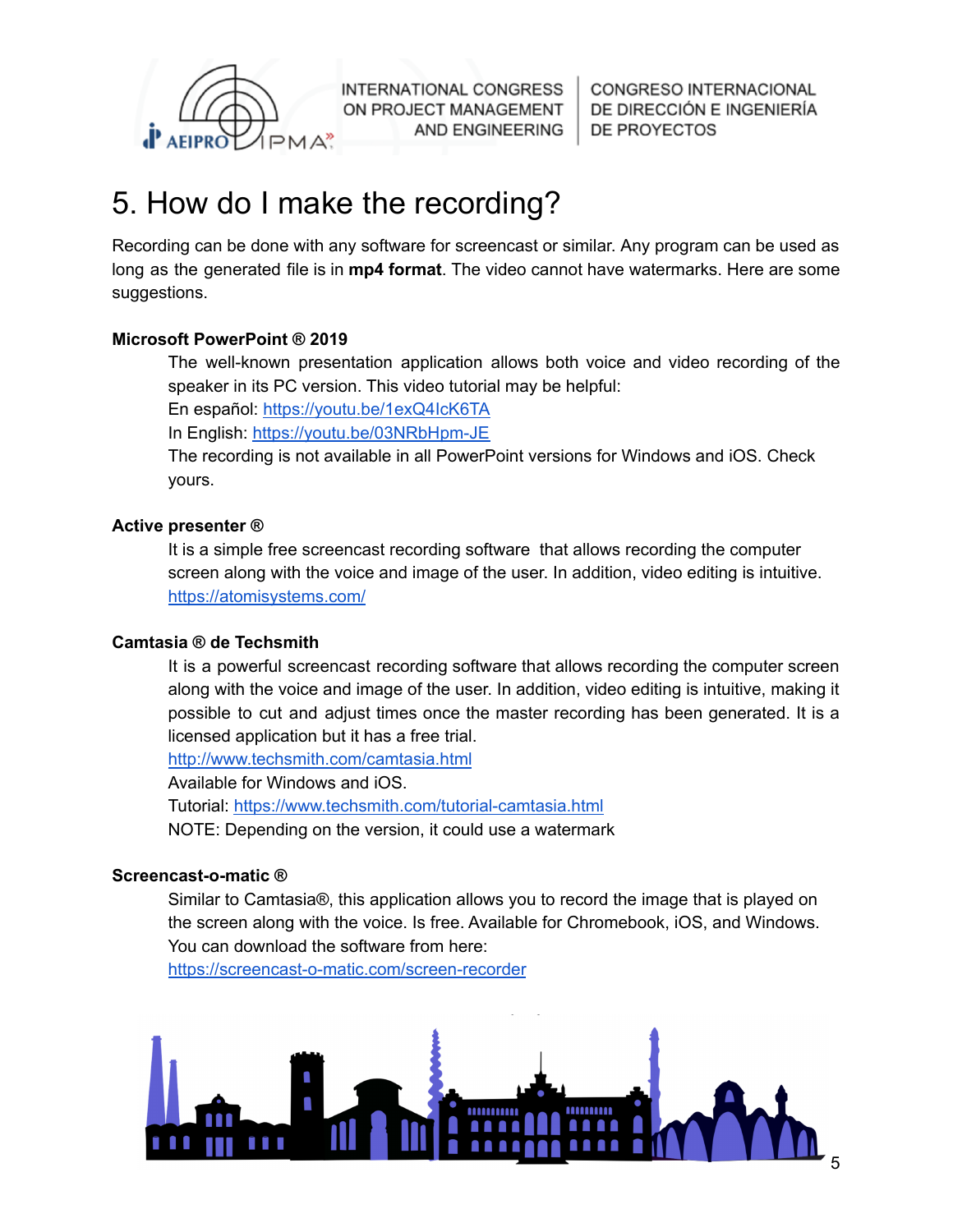

CONGRESO INTERNACIONAL DE DIRECCIÓN E INGENIERÍA **DE PROYECTOS** 

### <span id="page-5-0"></span>6. How do I send my files?

This section has 2 actions that should be performed to complete the submission of your communication. You are required to send 2 files. The video must be sent in \*.mp4 format. No compression or additional folder is required. The authorization is mandatory. The presenter in the video should be registered in the congress.

### <span id="page-5-1"></span>6.1 Prepare the files

#### <span id="page-5-2"></span>Authorization

In order to broadcast the video, in accordance with the data protection law, it is necessary to have an explicit authorization from its author in PDF format. Once the video has been sent, send the authorization. To do this, perform the following steps:

- 1) Download the authorization document from the congress website in the section "Authors".
- 2) Fill in the requested information and name the document using the following structure: *FamilyNameName*
- 3) Sign the document and save it in PDF format. You can choose
	- a) Digital signature
	- b) Print, sign, scan and send

Please notice you should send only ONE authorization even if you are presenting more than one communication. The authorization is personal.

#### <span id="page-5-3"></span>Video

If you are presenting online, you should send the video in advance. Please, check the calendar at the congress webpage and take note of the deadline to submit your video.

The file name must have the following structure: *PaperCode\_FamilyNameName*

For example: *04-201\_TorresJose*

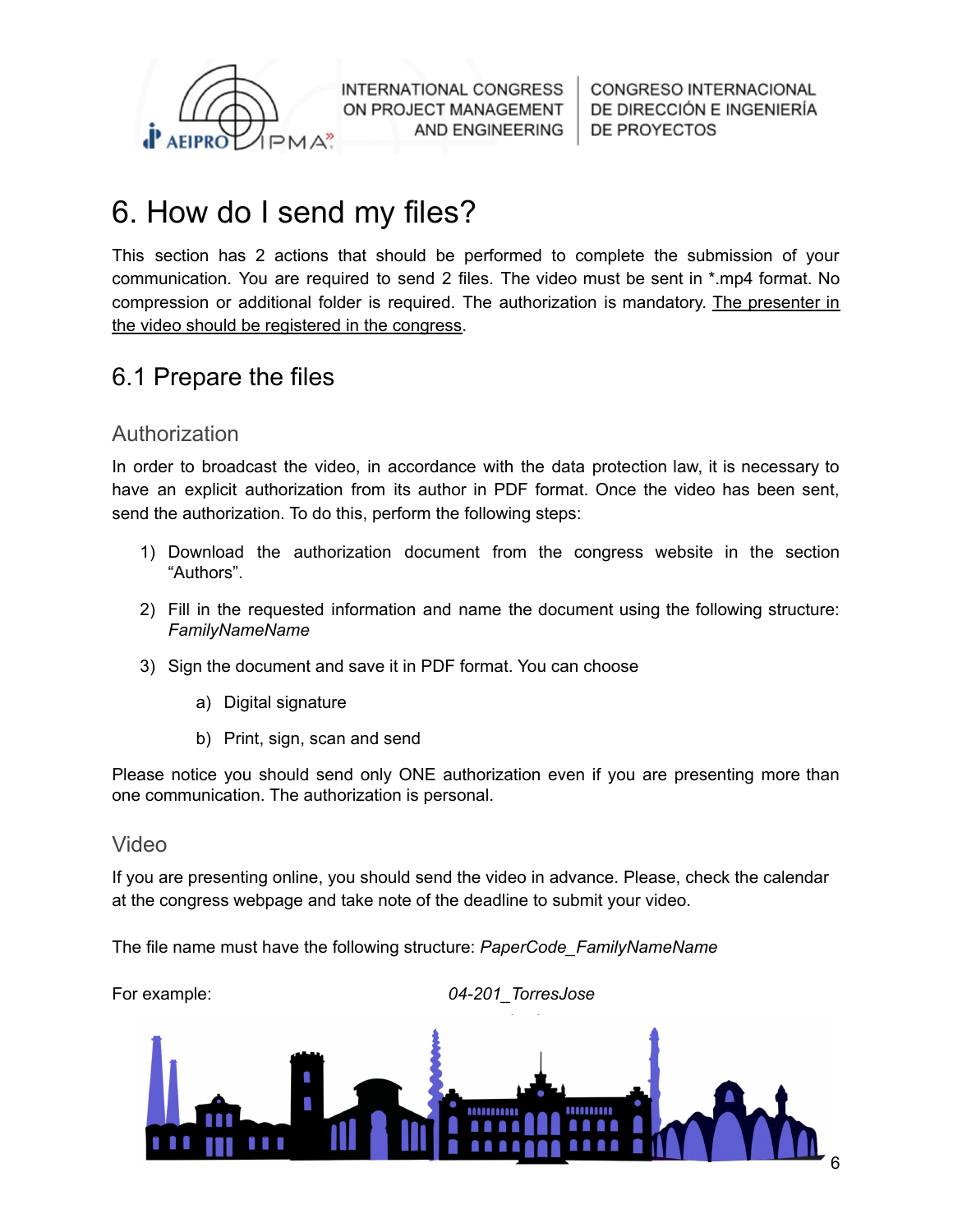

CONGRESO INTERNACIONAL DE DIRECCIÓN E INGENIERÍA DE PROYECTOS

Avoid using symbols and spaces. You can locate the code of your paper in the system Paper Review System.

| <b>Comunicaciones Registradas en el Sistema:</b>                                              |                         |                |                 |        | Paper Review System > Comunicaciones |  |
|-----------------------------------------------------------------------------------------------|-------------------------|----------------|-----------------|--------|--------------------------------------|--|
| Opciones de búsqueda                                                                          |                         |                |                 |        | (Mostrar)                            |  |
| Congreso                                                                                      | Código Título (Español) | <b>Autores</b> | <b>Temática</b> | Estado | <b>Acciones</b>                      |  |
| XXIV Congreso Internacional<br>de Dirección e Ingeniería de<br>Provectos - CIDIP 2020 (Alcov) | 09-019                  |                |                 |        | <b>® Detalles</b>                    |  |

### <span id="page-6-0"></span>6.2 Send the file

Once your files are ready you should upload it to our Dropbox folder. It is free and easy to use service. Here are the steps to follow:

- 1) Check your email. The link to the videos folder and the authorization folder are sent by the system once your comunication is accepted.
- 2) Doublecheck the name of the files, please.
- 3) Access the Dropbox folder drag and drop your file.
- 4) Access the Dropbox folder for authorizations and drag and drop your file.

| Angela Paneque te ha enviado esta solicitud<br>Videos CIDIP 2022 |  |
|------------------------------------------------------------------|--|
|                                                                  |  |
| Añadir archivos                                                  |  |
| o arrastra cosas aquí                                            |  |

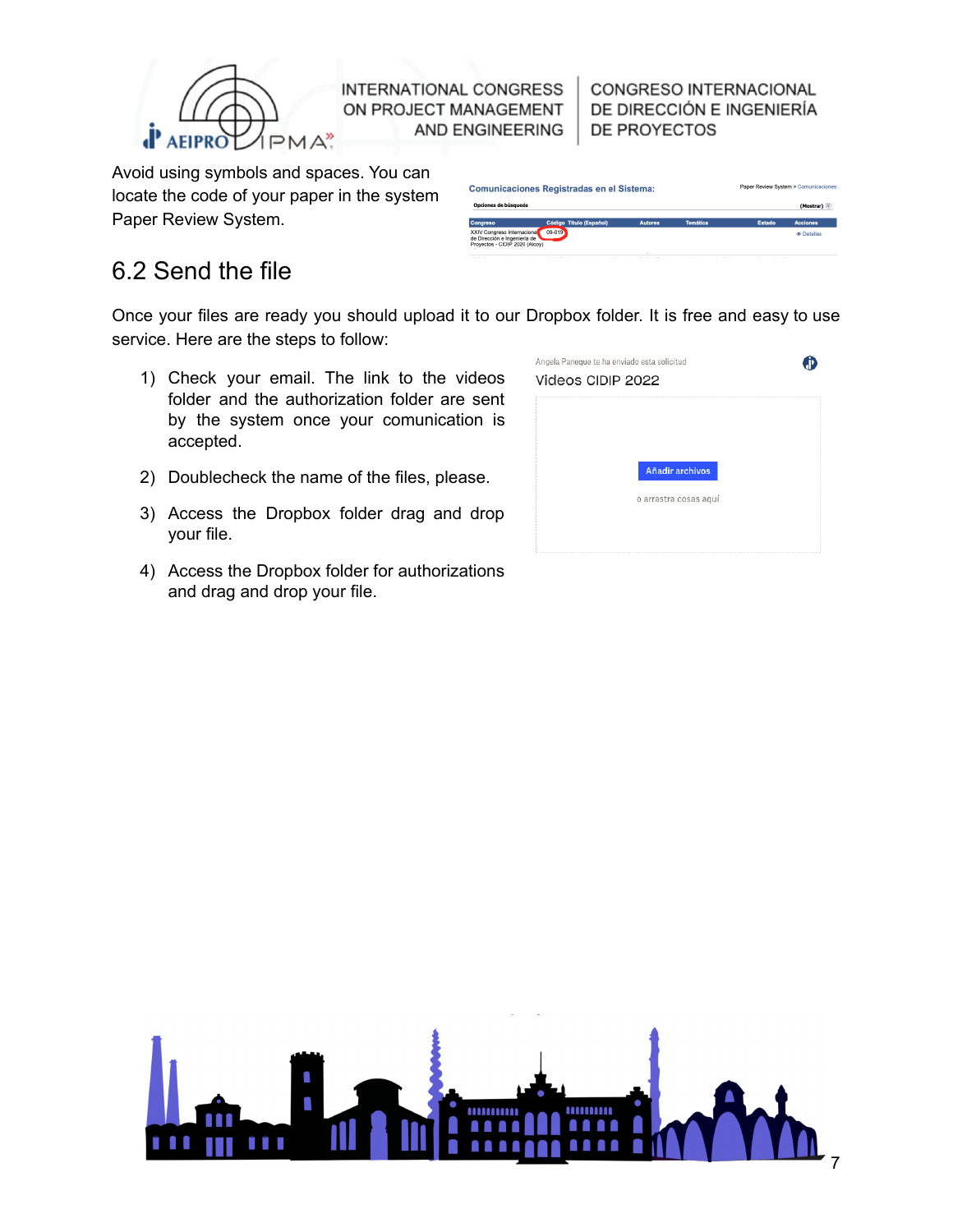

CONGRESO INTERNACIONAL DE DIRECCIÓN E INGENIERÍA **DE PROYECTOS** 

## <span id="page-7-0"></span>7. Now, what?

**Remember that you must be present at the virtual congress during the broadcast of your video since you must answer questions live.**

The planning of rooms will be sent after the closing of sending communications. It will be published as soon as possible together with other activities planned for the congress.

The instructions for accessing the congress will be communicated well in advance, but, if possible, you must have a microphone, headphones and a webcam to participate.

Follow the congress updates through the congress website and social media.

- Web: <https://congresos.aeipro.com/>
- Twitter: <https://twitter.com/aeipro>
- LinkedIn: <https://www.linkedin.com/company/aeipro/>